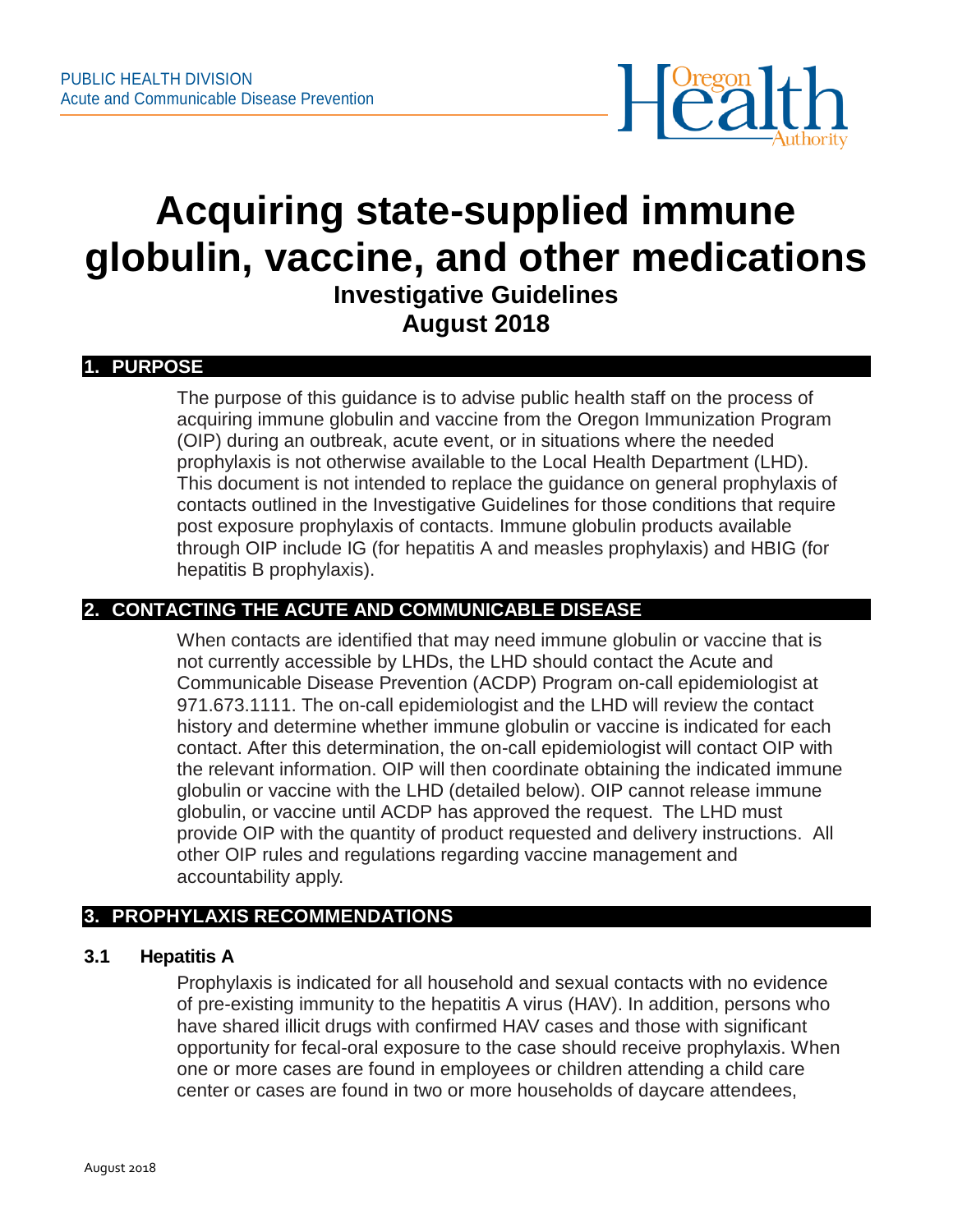prophylaxis is recommended for all previously unvaccinated staff members and daycare attendees.

Vaccine is recommended for prophylaxis in healthy contacts aged 12 months to 40 years. IG is recommended for: persons over the age of 40 or under 12 months of age; immunocompromised persons; persons with chronic liver disease; and persons for whom vaccine is contraindicated. See §5.4 of the hepatitis A investigative guidelines for further information at: [http://www.oregon.gov/oha/ph/DiseasesConditions/CommunicableDisease/Repo](http://www.oregon.gov/oha/ph/DiseasesConditions/CommunicableDisease/ReportingCommunicableDisease/ReportingGuidelines/Documents/hepa.pdf) [rtingCommunicableDisease/ReportingGuidelines/Documents/hepa.pdf](http://www.oregon.gov/oha/ph/DiseasesConditions/CommunicableDisease/ReportingCommunicableDisease/ReportingGuidelines/Documents/hepa.pdf)

# **3.2 Hepatitis B**

Hepatitis B immune globulin (HBIG) is recommended for new sexual contacts having sexual intercourse during the past two weeks with an HBsAg-positive case (Table 1). Additionally, HBIG is recommended for persons with exposure to potentially infectious body fluids by percutaneous or permucosal means (e.g., needle sharing, blood splashes) during the past 7 days (Table 1). See §4.4.3 of the acute hepatitis B guidelines for further information

[\(http://public.health.oregon.gov/DiseasesConditions/CommunicableDisease/Rep](http://public.health.oregon.gov/DiseasesConditions/CommunicableDisease/ReportingCommunicableDisease/ReportingGuidelines/Documents/hepb-acute.pdf) [ortingCommunicableDisease/ReportingGuidelines/Documents/hepb-acute.pdf](http://public.health.oregon.gov/DiseasesConditions/CommunicableDisease/ReportingCommunicableDisease/ReportingGuidelines/Documents/hepb-acute.pdf) ).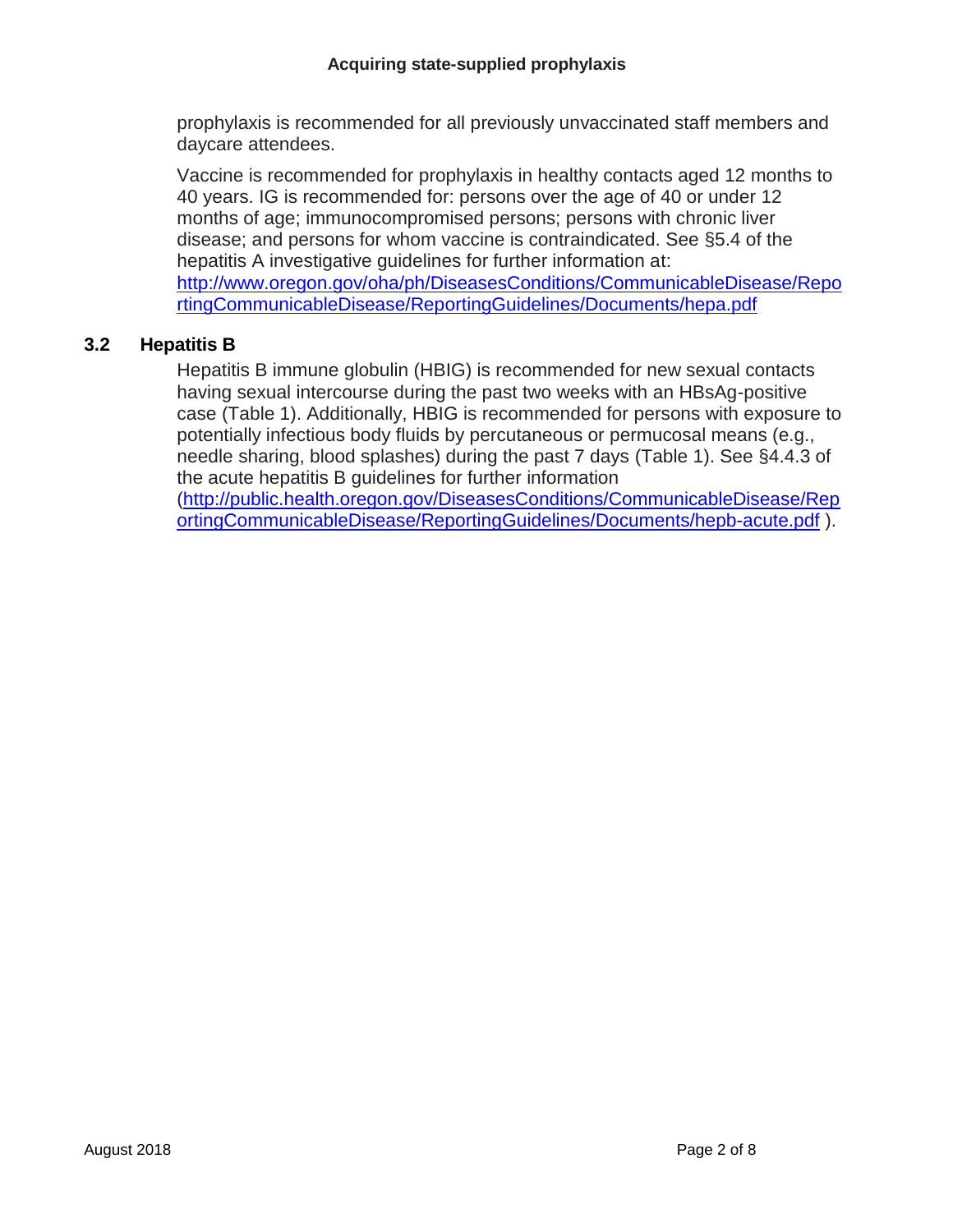#### **Table 1. Recommended Post-exposure prophylaxis for Non-occupational Exposure to hepatitis B Virus. 1**

|                                                                                                                                                                                                                                                                                                                                                   | <b>Treatment</b>                                                                                             |                                                |  |
|---------------------------------------------------------------------------------------------------------------------------------------------------------------------------------------------------------------------------------------------------------------------------------------------------------------------------------------------------|--------------------------------------------------------------------------------------------------------------|------------------------------------------------|--|
| <b>Exposure</b>                                                                                                                                                                                                                                                                                                                                   |                                                                                                              | Previously vaccinated                          |  |
|                                                                                                                                                                                                                                                                                                                                                   | Unvaccinated person                                                                                          | person                                         |  |
| Percutaneous (e.g., bite or<br>needlestick) or mucosal exposure to<br>HBsAg-positive blood or body fluids<br>Sex or needle-sharing contact of an<br>HBsAg-positive person<br>Victim of sexual assault/abuse by a<br>perpetrator who is HBsAg-positive                                                                                             | Administer hepatitis B<br>vaccine series and<br>hepatitis B immune<br>globulin (HBIG)                        | Administer hepatitis B<br>vaccine booster dose |  |
| Perinatal exposure to HBsAg-<br>positive mother                                                                                                                                                                                                                                                                                                   | Initiate hepatitis B vaccine<br>series and hepatitis B<br>immune globulin (HBIG)<br>within 12 hours of birth | Not applicable                                 |  |
| Percutaneous (e.g., bite or<br>needlestick) or mucosal exposure to<br>potentially infectious blood or body<br>fluids from a source with unknown<br><b>HBsAg status</b><br>Sex or needle-sharing contact of a<br>person with <i>unknown</i> HBsAg status<br>Victim of sexual assault/abuse by a<br>perpetrator with <i>unknown</i> HBsAg<br>status | Administer hepatitis B<br>vaccine series                                                                     | No treatment                                   |  |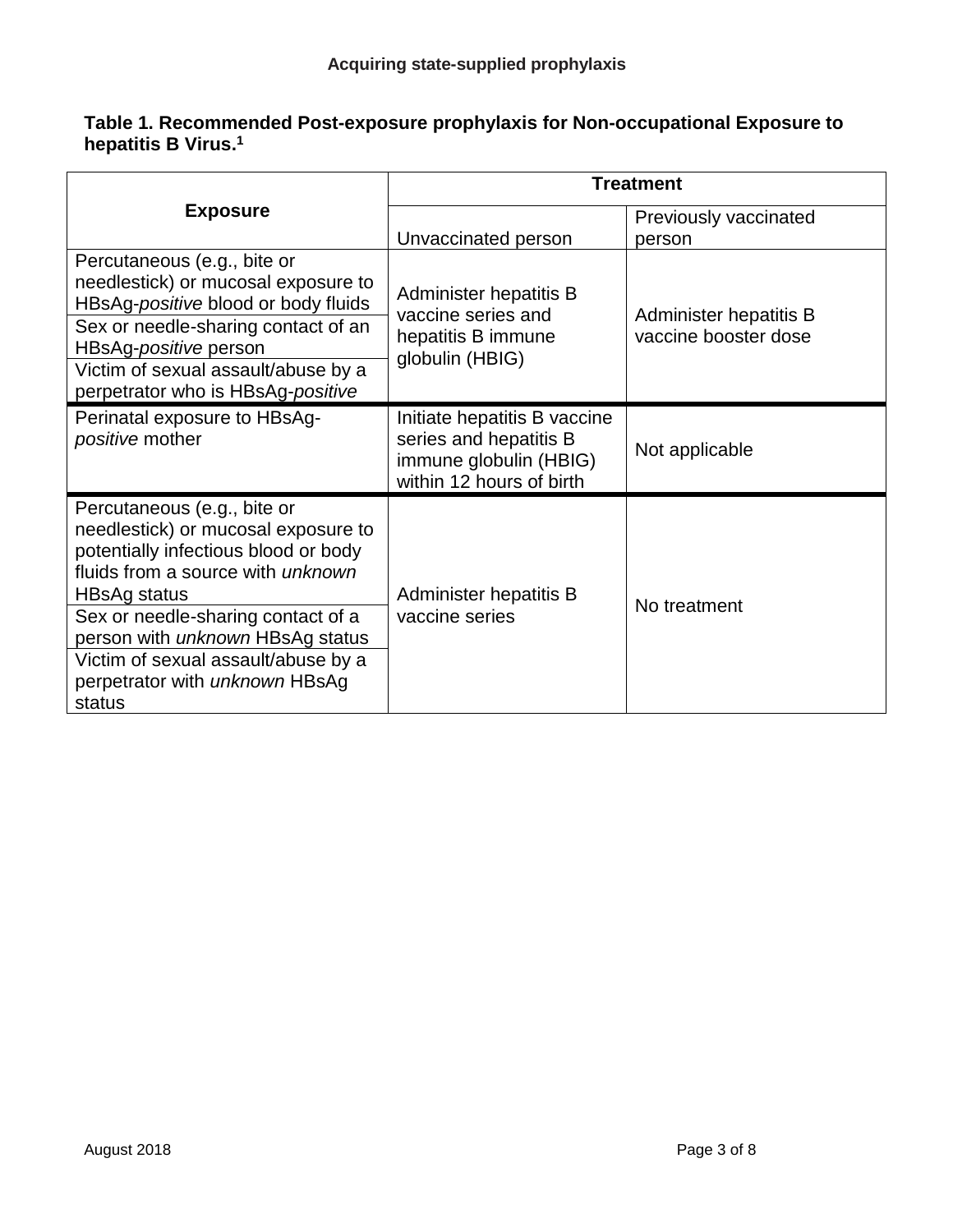In the healthcare setting, healthy patients may be colonized; transmission to others may occur via the hands of healthcare workers or contaminated environmental surfaces, medical devices, or equipment (Table 2).

## **Table 2. Recommended Post-Exposure Prophylaxis for Occupational Exposure to hepatitis B virus.<sup>2</sup>**

|                                                                          | <b>Treatment</b>                                                                                                                                           |                          |                                                                                                                                                                               |  |  |
|--------------------------------------------------------------------------|------------------------------------------------------------------------------------------------------------------------------------------------------------|--------------------------|-------------------------------------------------------------------------------------------------------------------------------------------------------------------------------|--|--|
| <b>Vaccination and antibody</b><br>response status of<br>exposed workers | Source HBsAg<br>positive                                                                                                                                   | Source HBsAg<br>negative | Source unknown or<br>not available for<br>testing                                                                                                                             |  |  |
| Unvaccinated                                                             | Initiate HB vaccine<br>Hepatitis B immune<br>globulin (HBIG) x 1<br>series<br>and initiate HB<br>vaccine series                                            |                          | Initiate HB vaccine<br>series                                                                                                                                                 |  |  |
| <b>Previously Vaccinated</b>                                             |                                                                                                                                                            |                          |                                                                                                                                                                               |  |  |
| Known responder                                                          | No treatment                                                                                                                                               | No treatment             | No treatment                                                                                                                                                                  |  |  |
| Known nonresponder or<br>refuser.                                        | HBIG x 1 and initiate<br>revaccination or<br>$H BIG \times 2$                                                                                              | No treatment             | If known high risk<br>source, treat as if<br>source were HBsAg<br>positive                                                                                                    |  |  |
| Response unknown                                                         | Test exposed person<br>for anti-HBs<br>If adequate, no<br>treatment is<br>necessary<br>If inadequate,<br>administer HBIG x 1<br>and single vaccine<br>dose | No treatment             | Test exposed person<br>for anti-HBs<br>If adequate, no<br>treatment is necessary<br>If inadequate,<br>administer single<br>vaccine dose and<br>recheck titer in 1-2<br>months |  |  |

#### **3.3 Measles**

Although there is limited data on the effectiveness of MMR vaccine and IG for post exposure prophylaxis following exposure to measles, both should be considered for exposed, susceptible contacts. MMR vaccine should be administered within 72 hours of exposure. For contacts with contraindications to the MMR vaccine or who are considered high risk of severe infection (pregnant women, children <1 year old, compromised immune system, etc.), IG can be used to prevent or attenuate infection. IG must be administered ASAP, but no more than six days after exposure. IG should never be used as an outbreak control measure. Please see §5.4 of the Measles investigative guidelines for further information

[http://www.oregon.gov/oha/PH/DiseasesConditions/CommunicableDisease/Rep](http://www.oregon.gov/oha/PH/DiseasesConditions/CommunicableDisease/ReportingCommunicableDisease/ReportingGuidelines/Documents/measles.pdf) [ortingCommunicableDisease/ReportingGuidelines/Documents/measles.pdf](http://www.oregon.gov/oha/PH/DiseasesConditions/CommunicableDisease/ReportingCommunicableDisease/ReportingGuidelines/Documents/measles.pdf)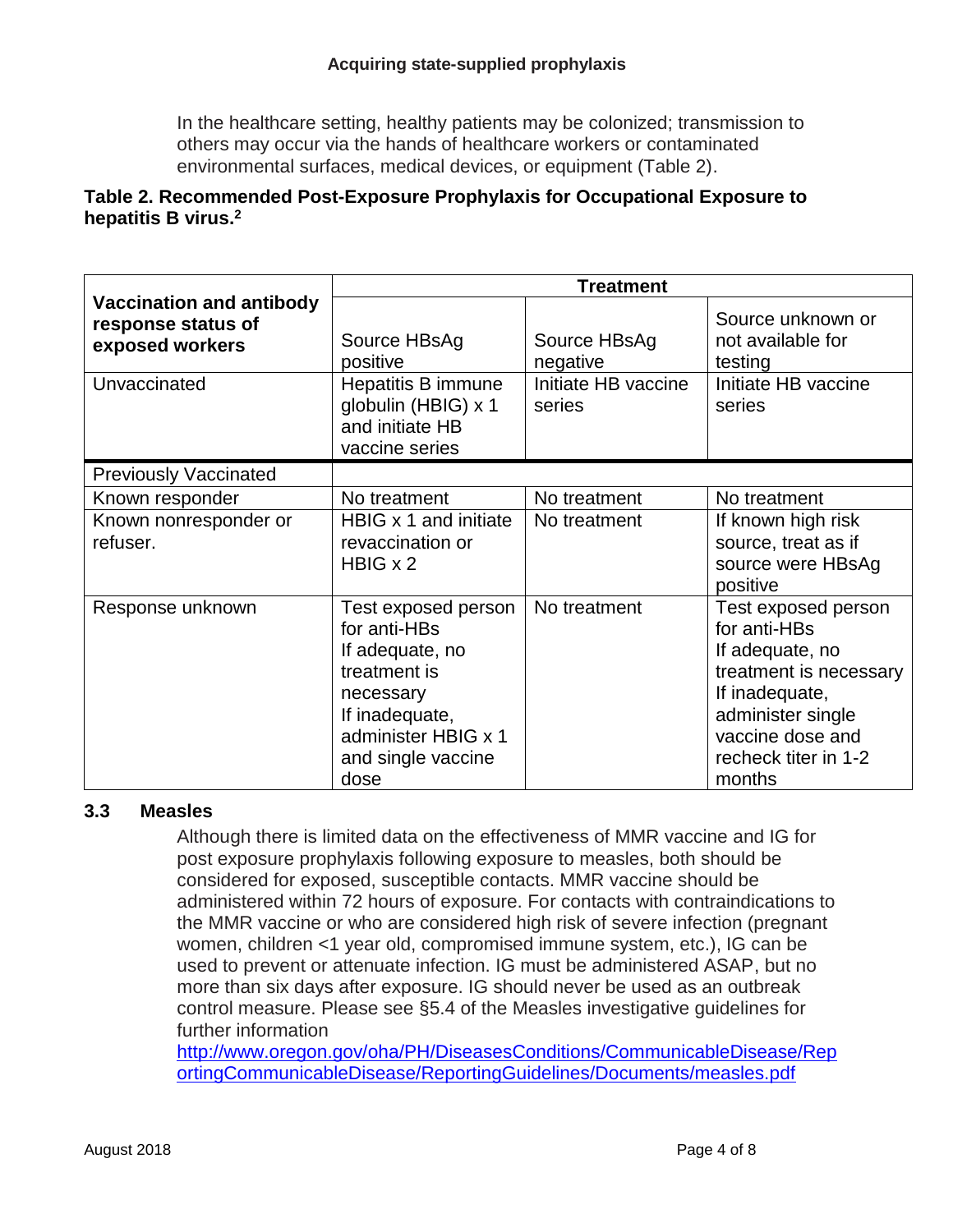## **3.4 Vaccine for vaccine preventable diseases (VPDs)**

In vaccine preventable disease (VPD) outbreak situations, the LHD may consider special vaccination clinics (e.g., pertussis in a school, measles, meningococcal disease). In these cases, a conference call will be set up with the Urgent Epidemiologic Response Team (UERT), LHD, and the OIP Provider Services Team (PST) or Section Manager; to discuss availability of vaccine and other issues.

## **3.5 Immune globulin for other diseases**

Immune globulin for diseases other than those listed above (including varicella, tetanus, rabies, and botulism) are not available through OIP, but can be purchased from private vendors. ACDP on-call staff is available for consultation to discuss whether the immune globulin is indicated and to facilitate procurement, as needed. Please refer to the disease specific guidelines for more information.

# **4. INFORMATION NECESSARY FOR OBTAINING PROPHYLACTIC IG OR VACCINE**

If prophylaxis is indicated, the following information should be gathered by the LHD and provided to the ACDP on-call epidemiologist.

#### **4.1 IG for hepatitis A<sup>3</sup>**

- Number of contacts needing IG
- Weight and age of each contact eligible for IG
- IG is supplied in 2-mL and 10-mL vials
- IG dosage recommendation: 0.10 mL/kg; IM
- Insurance status of each contact.
	- $\circ$  LHDs should bill insurance for IG if the contact has insurance

#### **4.2 HBIG for hepatitis B**

- Number of contacts needing HBIG
- Weight and age of each contact eligible for HBIG
- Exact dosing for each contact eligible for HBIG
	- o HBIG is supplied in 5-mL vials. HBIG costs >\$600 per 5-mL vial, and OHA has a very limited supply.
	- o HBIG dosage recommendations
		- Adults: 0.06 mL/kg; IM
		- Infants <12 months: 0.5 mL single dose
- Insurance status of each contact
	- o LHDs should bill insurance for HBIG if the contact has insurance

#### **4.3 IG for measles**

- Number of contacts needing IG
- Weight and age of each contact eligible for IG
- Exact dosing for each contact eligible for IG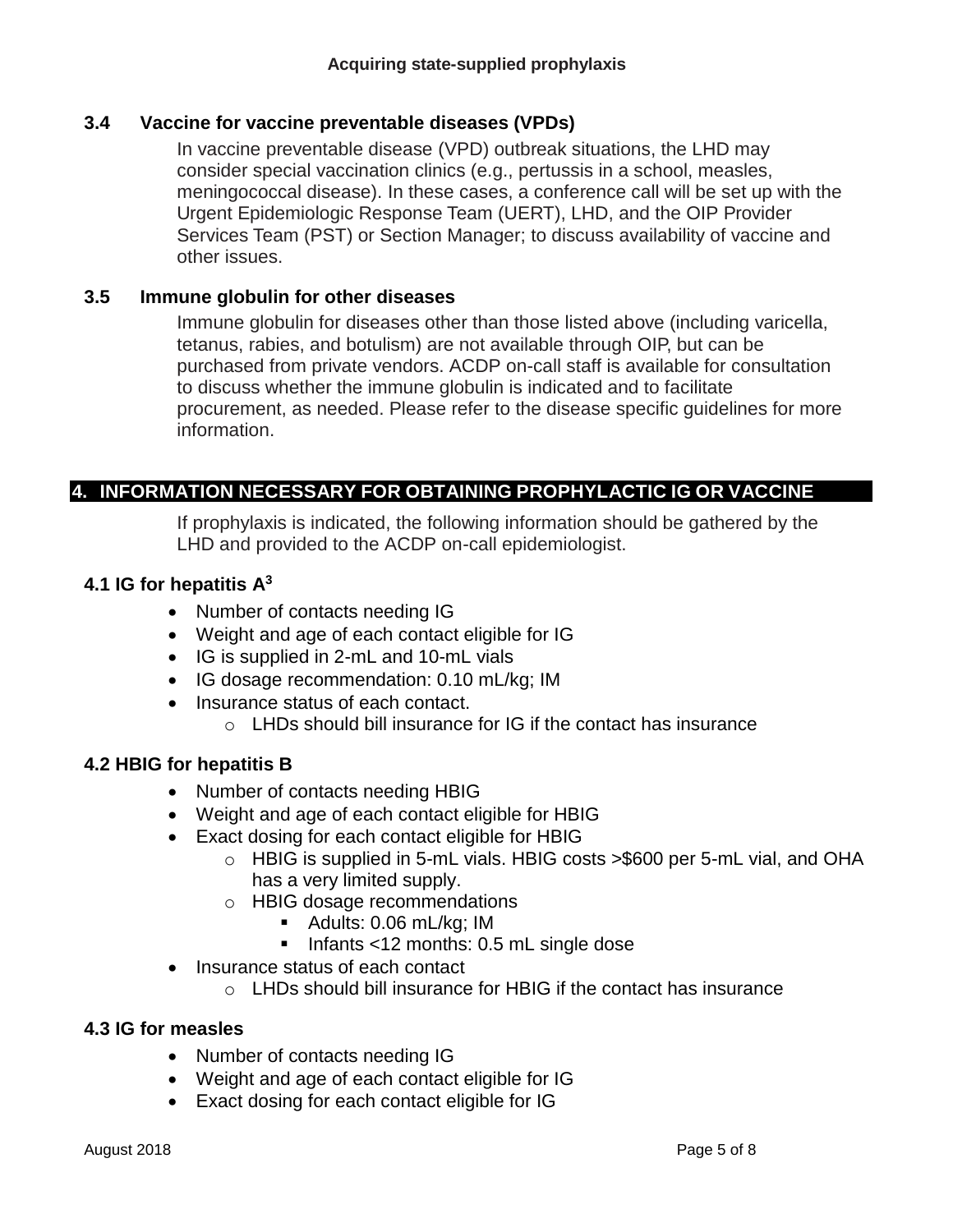- $\circ$  IG is supplied in 2-mL and 10-mL vials.
- o IG dosage recommendations
	- $\blacksquare$  Infants <12 months: 0.5 mL/kg; IM
	- **Pregnant women and severely immunocompromised: 400 mg/kg;** IV
	- Other persons: 0.5 mL/kg (maximum 15 mL); IM
- Insurance status of each contact
	- o LHDs should bill insurance for IG if the contact has insurance

## **4.4 Vaccine for VPDs**

- Number of contacts needing vaccine
- Insurance status of each contact
- Age of contacts (some vaccine dosage is based on age)

#### **4.5 Immune globulin for other diseases**

- Number of contacts needing IG
- Age and weight of contacts
- Exact dosing for each contact eligible for IG

# **5. POST-APPROVAL PROCESS**

## **5.1 IG-Immunization Program notations for LHDs**

IG is provided by ACDP for use in prophylaxis when the primary care providers are unable to obtain it. LHDs should contact ACDP if they need this product. Questions about eligibility coding in ALERT IIS and insurance billing can be directed to a county's OIP health educator or the PST Manager.

# **5.2 HBIG-Immunization Program notations for LHDs**

Obtain the insurance status of the contact in need of HBIG. Bill the insurance company if they have insurance. Questions about eligibility coding in ALERT IIS, and insurance billing should be referred to the county's OIP health educator or the PST Manager.

#### **5.3 State-supplied vaccine or IG questions**

Any questions about vaccine or immune globulin availability should be referred to the OIP PST Manager, or another OIP Manager. Eligibility coding questions should go to a county's OIP health educator.

#### **5.4 ACDP Instructions**

The ACDP on-call epidemiologist will contact the OIP Vaccine Clerk with notification of approval for prophylaxis during work hours. If IG is needed for 5 or more persons, additional approval must be obtained from the ACDP Section Manager (or acting manager) or the ACDP/Immunization Medical Director. Information obtained in section 4 will be provided by ACDP on-call epidemiologist to the OIP Vaccine Clerk. If the Vaccine Clerk is not available, the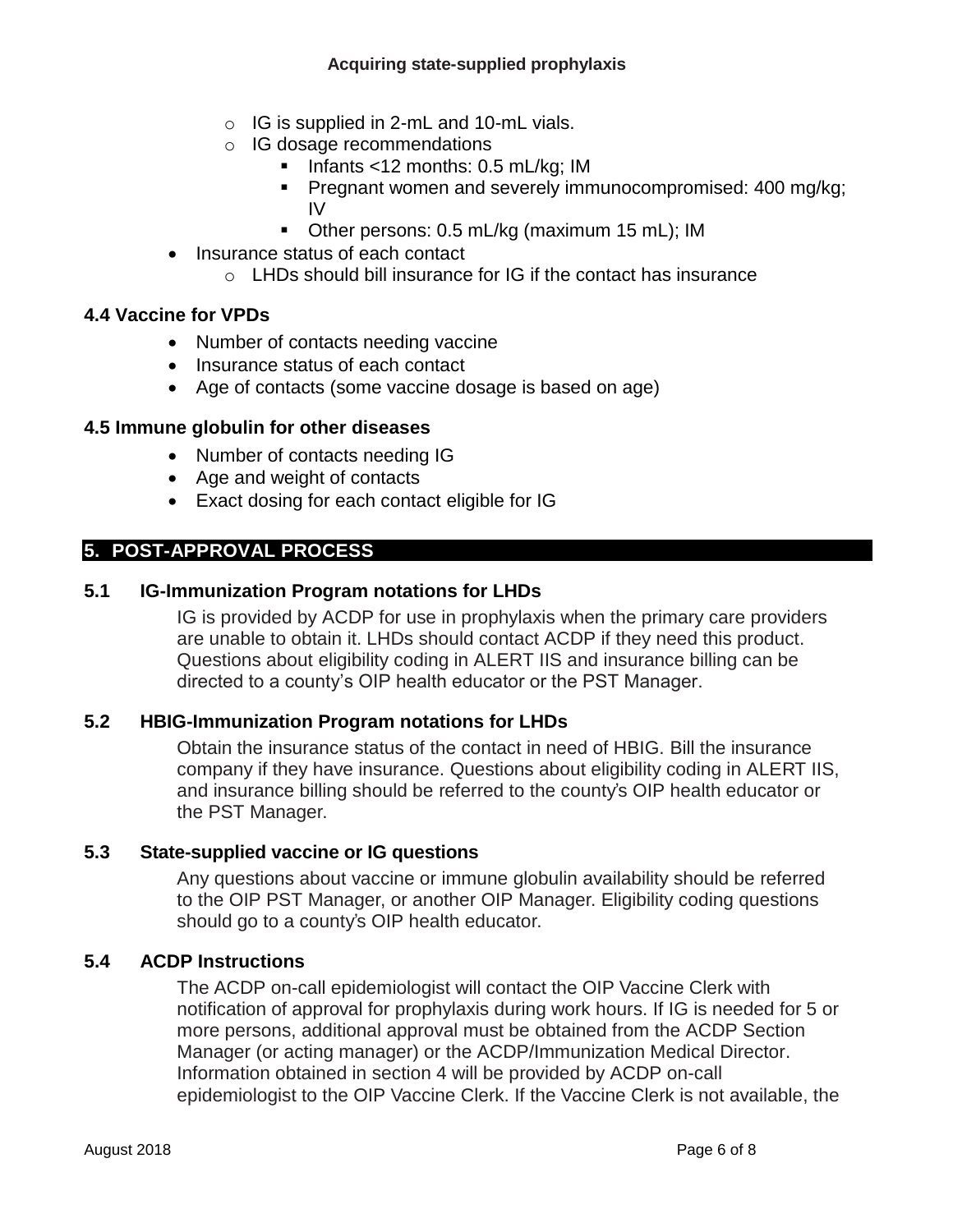ACDP on-call epidemiologist will contact the PST Manager, the PST VFC Coordinator, the OIP Section Manager or another manager until someone is reached. During off hours, the on-call epidemiologist will contact the OIP PST Manager or Section Manager via the Health Security, Preparedness, and Response (HSPR) Program Duty Officer. The OIP representative will contact the requesting LHD with shipping details. All contact information is listed below.

| <b>Name</b>               | <b>Phone-Day</b> | <b>Phone-Off</b><br><b>Hours</b> | <b>Email</b>                         |
|---------------------------|------------------|----------------------------------|--------------------------------------|
| ACDP (on-call)            | 971.673.1111     | 971.673.1111                     | N/A                                  |
| <b>ACDP Section</b>       | 971.673.0166     | N/A                              | zintars.g.beldavs@dhsoha.state.or.us |
| Manager:                  |                  |                                  |                                      |
| <b>Zints Beldavs</b>      |                  |                                  |                                      |
| ACDP/Immunization         | 971.673.1082     | N/A                              | paul.r.cieslak@dhsoha.state.or.us    |
| <b>Medical Director:</b>  |                  |                                  |                                      |
| <b>Paul Cieslak</b>       |                  |                                  |                                      |
| OIP (Main Line)           | 971.673.0300     | N/A                              | N/A                                  |
| VFC Manager: Mimi         | 971.673.0296     | Contact via the                  | lydia.m.luther@dhsoha.state.or.us    |
| Luther                    | or               | <b>HSPR Duty</b>                 |                                      |
|                           | 503.320.7245     | <b>Officer</b>                   |                                      |
| <b>OIP Section</b>        | 971.673.0318     | Cell:                            | aaron.dunn@dhsoha.state.or.us        |
| Manager: Aaron            |                  | 971.246.1789                     |                                      |
| Dunn                      |                  | Pager:                           |                                      |
|                           |                  | 503.938.6790                     |                                      |
| <b>OIP Vaccine Clerk:</b> | 971.673.0313     | N/A                              | shelby.williams@dhsoha.state.or.us   |
| <b>Shelby Williams</b>    | or               |                                  |                                      |
|                           | 503.349.3859     |                                  |                                      |

# **REFERENCES**

- 1. CDC. Postexposure Prophylaxis to Prevent Hepatitis B Virus infection. MMWR 2006; 55(RR16); 30-31). [https://www.cdc.gov/mmwr/preview/mmwrhtml/rr5516a3.htm?s\\_cid=rr5516a3\\_e](https://www.cdc.gov/mmwr/preview/mmwrhtml/rr5516a3.htm?s_cid=rr5516a3_e) Accessed 11 October 2017.
- 2. CDC. CDC Guidance for Evaluating Health-Care Personnel for Hepatitis B Virus Protection and for Administering Postexposure Management MMWR 2013;62(No. RR-#):1–18. Available at:<https://www.cdc.gov/mmwr/pdf/rr/rr6210.pdf> Accessed 11 October 2017.
- 3. CDC. Nelson, N.P. Updated dosing instructions for immune globulin (human) GamaSTAN S/D for hepatitis A virus prophylaxis. MMWR 2017;66(36): 959–960. Available at: <https://www.cdc.gov/mmwr/volumes/66/wr/pdfs/mm6636a5.pdf> Accessed 11October 2017.
- 4. Centers for Disease Control and Prevention. Updated U.S. Public Health Service Guidelines for the Management of Occupational Exposures to HBV, HCV, and HIV and Recommendations for Postexposure Prophylaxis. MMWR 2001; 50(RR11); 1-42. Available at: